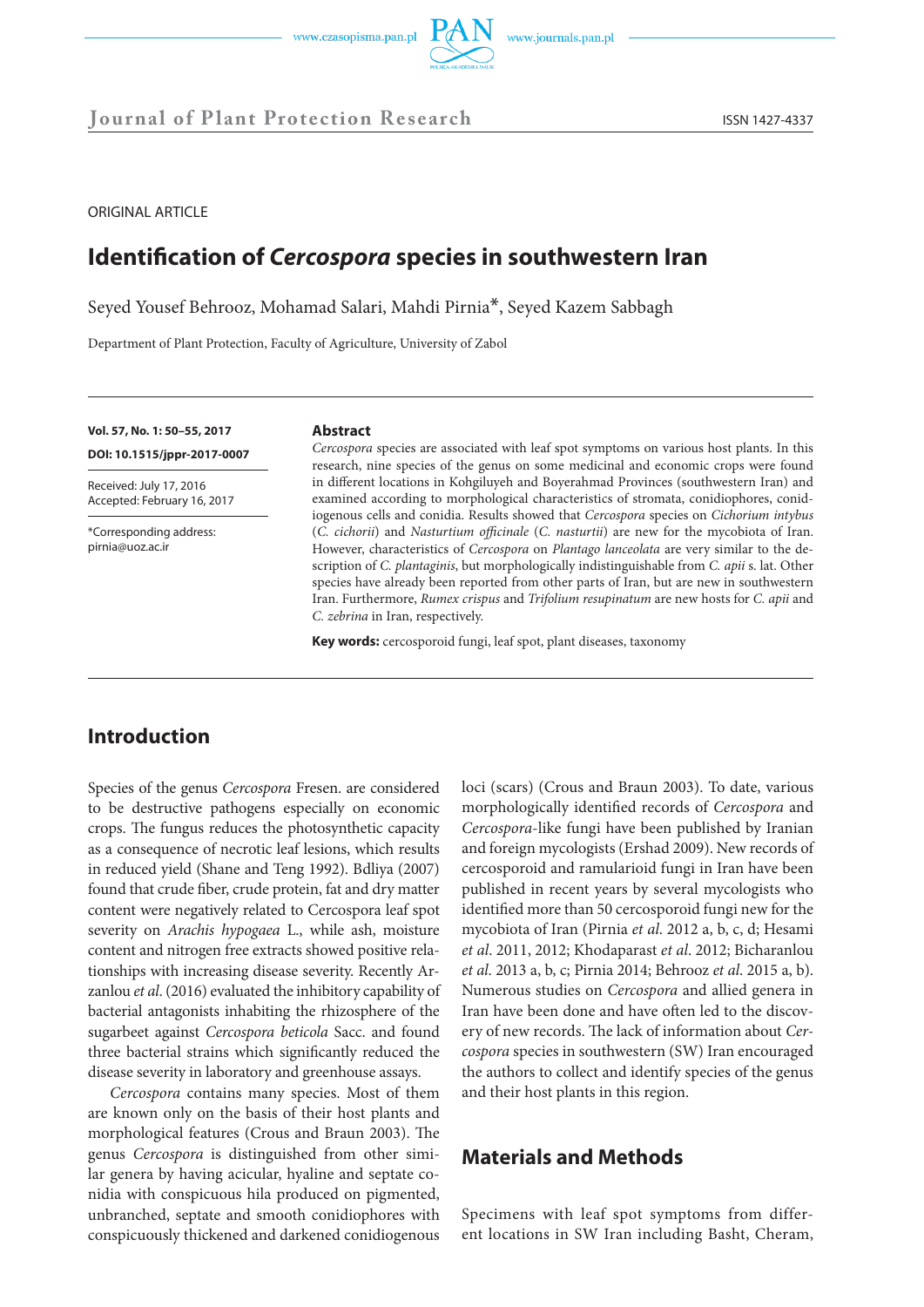

Dehdasht, Gachsaran, Sisakht, Sough and Yasuj were collected during spring-autumn 2012–2013. Host plants were identified by botanists of Yasuj and Shiraz Universities. In infected leaves, stromata, conidiophores and conidia were picked up directly by a needle from leaf spots and microscopic slides were prepared in 50% lactic acid. Characteristics such as the presence or absence of stromata, pigmentation, shape, size and number of septa of conidia and conidiophores and structure of conidiogenous cells were used to identify the species (Chupp 1954; Ellis 1976; Crous and Braun 2003). Measurements of stromata, conidiophores and conidia were done using the Pixe LINKu scope program and drawings were made using a drawing tube attached to a microscope.

### **Results and Discussion**

Two species, *viz*., *Cercospora cichorii* and *C. nasturtii,* found to be new for the mycobiota of Iran are treated in detail in this paper. Other species are new to Kohgiluyeh and Boyerahmad Provinces, SW Iran. *Rumex crispus* L. and *Trifolium resupinatum* L. proved to be new hosts for *C. apii* and *C. zebrina* in Iran. All specimens are deposited in the fungus reference of the Iranian Ministry of Agriculture "IRAN" at the Iranian Research Institute of Plant Protection.

### *Cercospora cichorii* Davis, Transactions of the Wisconsin Academy of Science 19 (2): 715 (1919)

Circular leaf spots with pale to gray center, 5–15 mm in diameter. Caespituli amphigenous, mostly epiphyllous. Stromata small, brown to pale brown, 8–45 μm wide. Conidiophores fasciculate, 4–17 stalks, brown to pale olivaceous brown, erect, not branched, smooth, 0–3-septate, geniculate, 15–70 ×  $\times$  (2–) 3–5 µm. Conidiogenous loci conspicuous, terminal and lateral. Conidia solitary, acicular, hyaline, small conidia cylindrical, straight to slightly curved, smooth, thin, with 2–16 transverse septa, base truncate, tip subobtuse to subacute,  $(18-)$  25–110 (–155)  $\times$  $\times$  2-4 (-5) µm. Hilum thickened and darkened (Fig. 1).

Specimen examined: on *Cichorium intybus* L., Iran, Sisakhat, Kohkhedan, 12 October 2012 (IRAN 16529 F).

Note: *C. cichorii* is a common species on *Cichorium* spp. and characterized by having short conidiophores and conidia (Crous and Braun 2003). The species is new for the mycobiota of Iran.



**Fig. 1.** Cercospora cichorii on Cichorium intybus: A – stromata and conidiophores; B – conidia (scale bar: 20 μm)

### *Cercospora nasturtii* Pass., Hedwigia 16: 124 (1877)

Circular leaf spots, center grayish white, 3–10 mm in diameter. Caespituli amphigenous, mostly epiphyllous. Stromata lacking or composed of a few pale brown cells, 15–40 μm wide. Conidiophores fasciculate, 3–8 stalks, pale olivaceous brown and attenuated towards the tip, erect, not branched, septate, 1–3 times abruptly geniculate,  $20-120 \times (3-)$  4-5 (-6) µm. Conidiogenous loci conspicuous, terminal and lateral. Conidia



Fig. 2. Cercospora nasturtii on Nasturtium officinale: A - stromata and conidiophores; B – conidia (scale bar: 20 μm)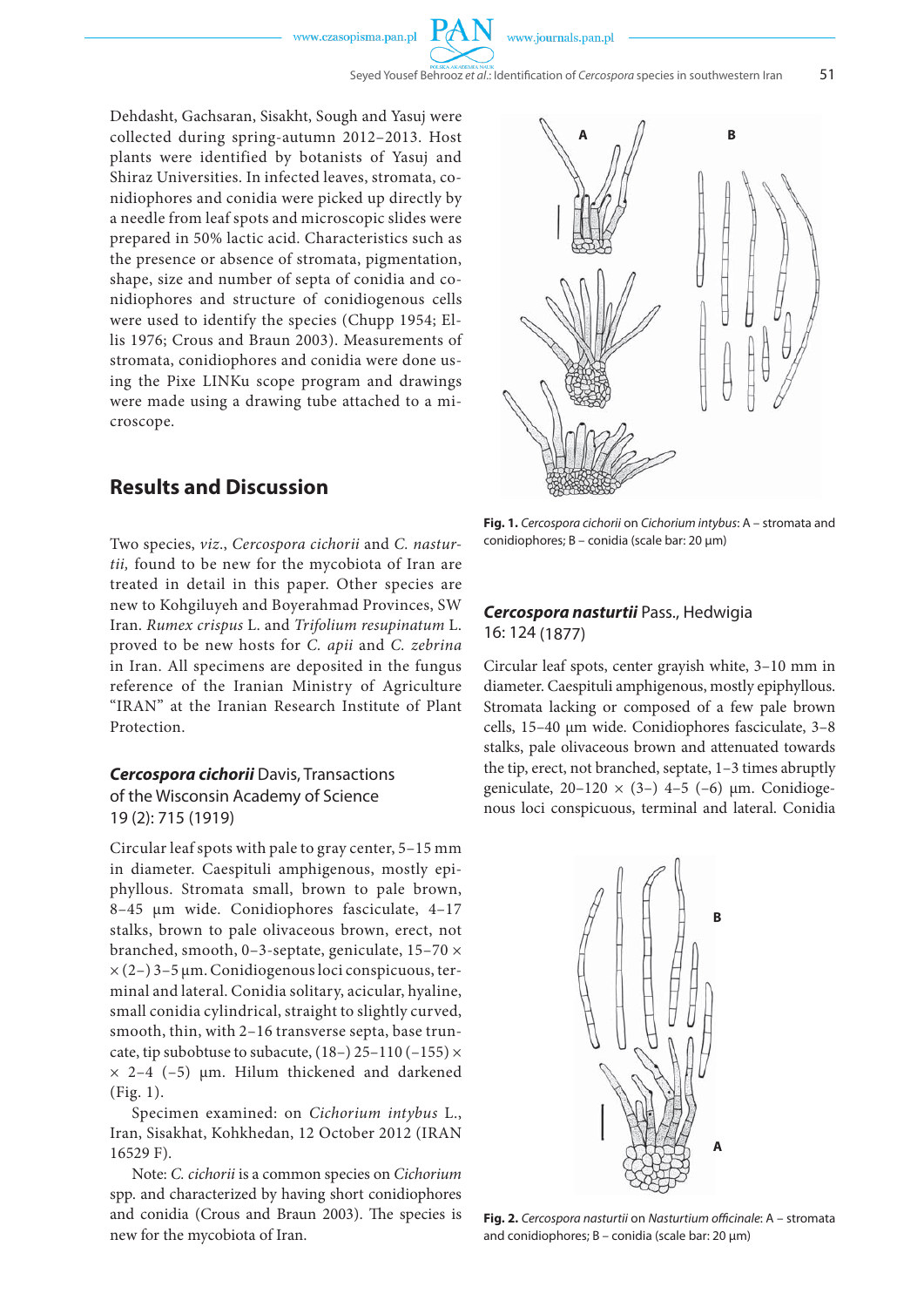solitary, hyaline, obclavate to cylindrical or acicular, straight to slightly curved, smooth, thin, indistinctly multiseptate, base truncate, tip subobtuse, (25–) 40–110 (–135) × 3–5 (–6) μm. Hilum thickened and darkened (Fig. 2).

Specimen examined: on *Nasturtium officinale* R. Br., Iran, Cheram (Cheshme belgheis), 9 October 2012 (IRAN 16530 F).

Note: *C. nasturtii* has a wide host range and occurs on hosts of various genera belonging to Brassicaceae (Crous and Braun 2003). This is the first report of the species in Iran.

# *Cercospora apii* Fresen., Beiträge

zur Mykologie 3: 91 (1863)

Specimens examined: on *Plantago lanceolata* L., Iran, Basht (Khan-Ahmad), 30 January 2013 (IRAN 16531 F), Iran, Cheram (Cheshmeh-Belgheis), 13 April 2012 (IRAN 16532 F). Iran, Sough, 14 April 2013 (IRAN 16533 F); on *Plantago major* L., Iran, Sisakht (Kohkhedan), 12 October 2012 (IRAN 16534 F); on *Rumex crispus* L., Iran, Cheram (Cheshmeh-Belgheis),



**Fig. 3.** Cercospora apii on Rumex crispus: A – stromata and conidiophores; B – conidia (scale bar: 20 μm)

13 April 2012 (IRAN 16535 F); on *Rumex* sp., Iran, Basht, 13 October 2012 (IRAN 16542 F).

Note: The morphology of *Cercospora* on *P. lanceolata* from Iran is identical with the description of *C. plantaginis* provided in Chupp (1954). Crous and Braun (2003) linked 281 morphologically indistinguishable taxa on 83 host plant genera to *C. apii* s. lat. They also proposed to refer *C. plantaginis* to the *C. apii* species complex. Groenewald *et al*. (2006) showed that *C. apii* has a wider host range. Groenewald *et al*. (2013) carried out comprehensive molecular examinations of *Cercospora* spp. A culture of *Cercospora* sp. isolated from *P. lanceolata* in Romania clustered within *C. apii* s. str. confirmed that this species may infect *Plantago* spp. The first report of *C. apii* in Iran was published by Pirnia *et al.* (2010). *Rumex crispus* is a new host for *C. apii* in Iran (Fig. 3).

### *Cercospora beticola* Sacc., Nuovo Giornale Botanico Italiano 8 (2): 189 (1876)

Specimens examined: on *Beta vulgaris* L., Iran, Gachsaran, Imamzadeh Jafar, 10 April 2012 (IRAN 16536 F); Iran, Yasuj, Dasht Room 3 September 2012 (IRAN 16537 F).

Note: The species is characterized by having relatively short conidiophores and conidia and has previously been reported in Iran (Ershad 2009; Pirnia *et al.* 2010; Bicharanlou *et al*. 2013a) (Fig. 4).



**Fig. 4.** Cercospora beticola on Beta vulgaris: A – stromata and conidiophores; B – conidia (scale bar: 50 μm)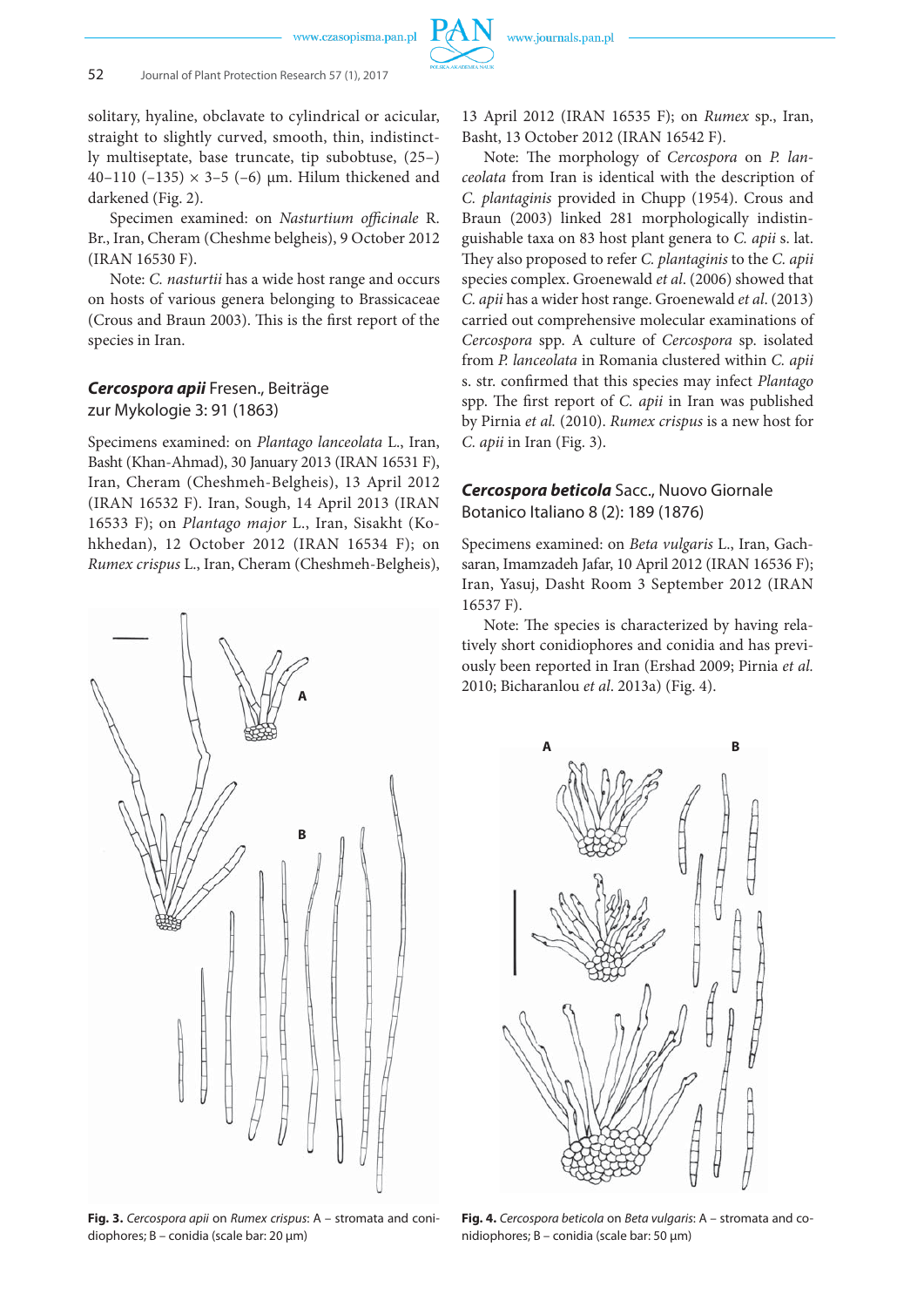

*Cercospora bizzozeriana* Sacc. & Berl.,

Malpighia 2: 248 (1888)

Specimen examined: on *Cardaria draba* L., Iran, Gachsaran, Imamzadeh Jafar, 10 April 2014 (IRAN 16539 F).

Note: The species has previously been reported in Iran without any description or illustration (Pirnia *et al*. 2012d). This is the first report of the species in SW Iran (Fig. 5).



**Fig. 5.** Cercospora bizzozeriana on Cardaria draba: A – stromata and conidiophores; B – conidia (scale bar: 50 μm)

### *Cercospora peckiana* Chupp, A monograph of the fungus genus Cercospora: 449 (1954)

Specimens examined: on *Rumex crispus*, Iran, Cheram, 13 April 2012 (IRAN 16540 F), Basht, 13 October 2012 (IRAN 16541 F).

Note: This species was also reported in Iran without any description or illustration (Pirnia *et al*. 2012d), but its occurrence in Kohgiluyeh and Boyerahmad Provinces (SW Iran) is new (Fig. 6).

### *Cercospora traversiana* Sacc., Annales Mycologici 2 (1): 18 (1904)

Specimen examined: on *Trigonella foenum-graecum* L., Iran, Dehdasht, 8 July 2012 (IRAN 16543 F).

Note: The species is characterized by obclavate to cylindrical conidia (Fig. 7).



**Fig. 6.** Cercospora peckiana on Rumex crispus: A – stromata and conidiophores; B – conidia (scale bar: 50 μm)



**Fig. 7.** Cercospora traversiana on Trigonella foenum-graecum: A – stromata and conidiophores; B – conidia (scale bar: 50 μm)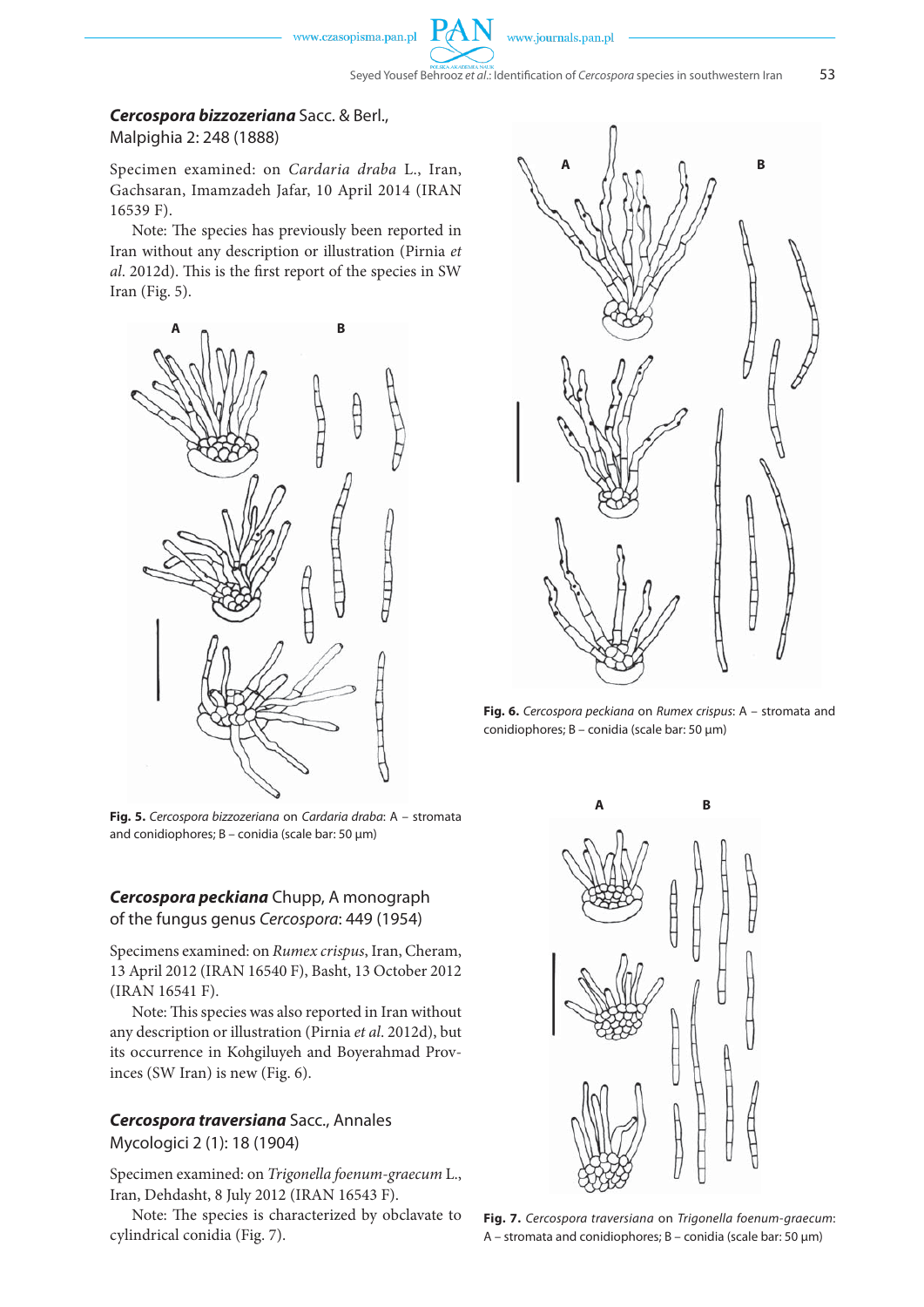## *Cercospora zebrina* Pass. Hedwigia

16: 124 (1877)

Specimens examined: on *Medicago sativa* L., Iran, Yasuj, Kakan, 11 July 2012 (IRAN 16545 F); Iran, Gachsaran, 8 October 2012 (IRAN 16546 F); on *Trifolium resupinatum*, Iran, Cheram, 13 April 2013 (IRAN 16548 F).

Note: *Trifolium resupinatum* is a new host for *C. zebrina* in Iran. This is the first report of the species in SW Iran (Fig. 8).



**Fig. 8.** Cercospora zebrina on Medicago sativa: A – stromata and conidiophores; B – conidia (scale bar: 50 μm)



**Fig. 9.** Cercospora zonata on Vicia faba: A – stromata and conidiophores; B – conidia (scale bar: 50 μm)

### *Cercospora zonata* G. Winter, Hedwigia 23: 191 (1884)

Specimen examined: on *Vicia faba* L., Iran, Basht, Khan Ahmed, 8 April 2013 (IRAN 16549 F).

Note: This is the first report of the species in SW Iran (Fig. 9).

#### **References**

- Arzanlou M., Mousavi S., Bakhshi M., Khakvar R., Bandehagh A. 2016. Inhibitory effects of antagonistic bacteria inhabiting the rhizosphere of the sugarbeet plants, on *Cercospora beticola* Sacc., the causal agent of Cercospora leaf spot disease on sugarbeet. Journal of Plant Protection Research 56  $(1): 6-14.$
- Bdliya B.S. 2007. Groundnut haulm quality as affected by Cercospora leaf spot severity. Journal of Plant Protection Research 47 (3): 231–241.
- Behrooz S.Y., Salari M., Pirnia M., Sabbagh S.K. 2015a. Identification of *Ramularia* species on some medicinal plants in Kohgiluyeh and Boyerahmad Province. Iranian Journal of Plant Protection Science 46 (1): 113–117.
- Behrooz S.Y., Salari M., Pirnia M., Sabbagh S.K. 2015b. Two new records of cercosporoid (Mycosphaerellaceae) from Iran. Journal of Crop Protection 4 (1): 109–112.
- Bicharanlou B., Pirnia M., Asadi G. 2013a. Additions to the knowledge of cercosporoid fungi from Iran. Iranian Journal of Plant Pathology 49 (4): 439–446.
- Bicharanlou B., Pirnia M., Asadi G. 2013b. New species of *Passalora* and *Ramularia* from Iran. Applied Entomology and Phytopathology 81 (2): 191–194.
- Bicharanlou B., Pirnia M., Asadi G. 2013c. Three new species of *Pseudocercospora* for mycobiota of Iran. Rostaniha 14 (2): 238–243.
- Chupp C. 1954. A Monograph of the Fungus Genus *Cercospora* New York, Ithaca, 363 pp.
- Crous P.W., Braun U. 2003. *Mycosphaerella* and its Anamorphs, 1. Names published in *Cercospora* and *Passalora*. CBS Biodiversity Series 1. Utrecht, Netherland, XX pp.
- Ellis M.B. 1976. More Dematiaceous Hyphomycetes. Commonwealth Mycological Institute, Kew, Surrey, England, 507 pp.
- Ershad D. 2009. Fungi of Iran. Iranian Research Institute of Plant Protection, Tehran, Iran, 531 pp.
- Groenewald M., Groenewald J.Z., Braun U., Crous P.W. 2006. Host range of *Cercospora apii* and *C. beticola* and description of *C. apiicola*, a novel species from celery. Mycologia 98 (2): 275–285.
- Groenewald J.Z., Nakashima C., Nishikawa J., Shin H.D., Park J.H., Jama A.N., Groenewald M., Braun U., Crous P.W. 2013. Species concepts in *Cercospora*: spotting the weeds among the roses. Studies in Mycology 75: 115–170.
- Hesami S., Khodaparast S.A., Zare R. 2011. New reports on *Cercospora* and *Cercospora*-like fungi from Guilan Province. Iranian Journal of Plant Pathology 47 (4): 379–387.
- Hesami S., Khodaparast S.A., Zare R. 2012. New reports on *Cercospora* and *Pseudocercospora* from Guilan Province (N Iran). Rostaniha 13 (1): 95–100.
- Khodaparast S.A., Taheryian V., Zahedi M. 2012. Two new records of anamorphic *Mycosphaerella* s. lat. species on *Eucalyptus* from Guilan province. Iranian Journal of Crop Protection 1 (4): 331–336.
- Pirnia M. 2014. Additions and corrections to names published in *Cercospora* in Iran. Mycologia Iranica 1 (2): 65–74.
- Pirnia M., Zare R., Zamanizadeh H.R., Khodaparast S.A. 2010. Contribution to the identification of *Cercospora* species in Iran. Rostaniha 11 (2): 183–189.